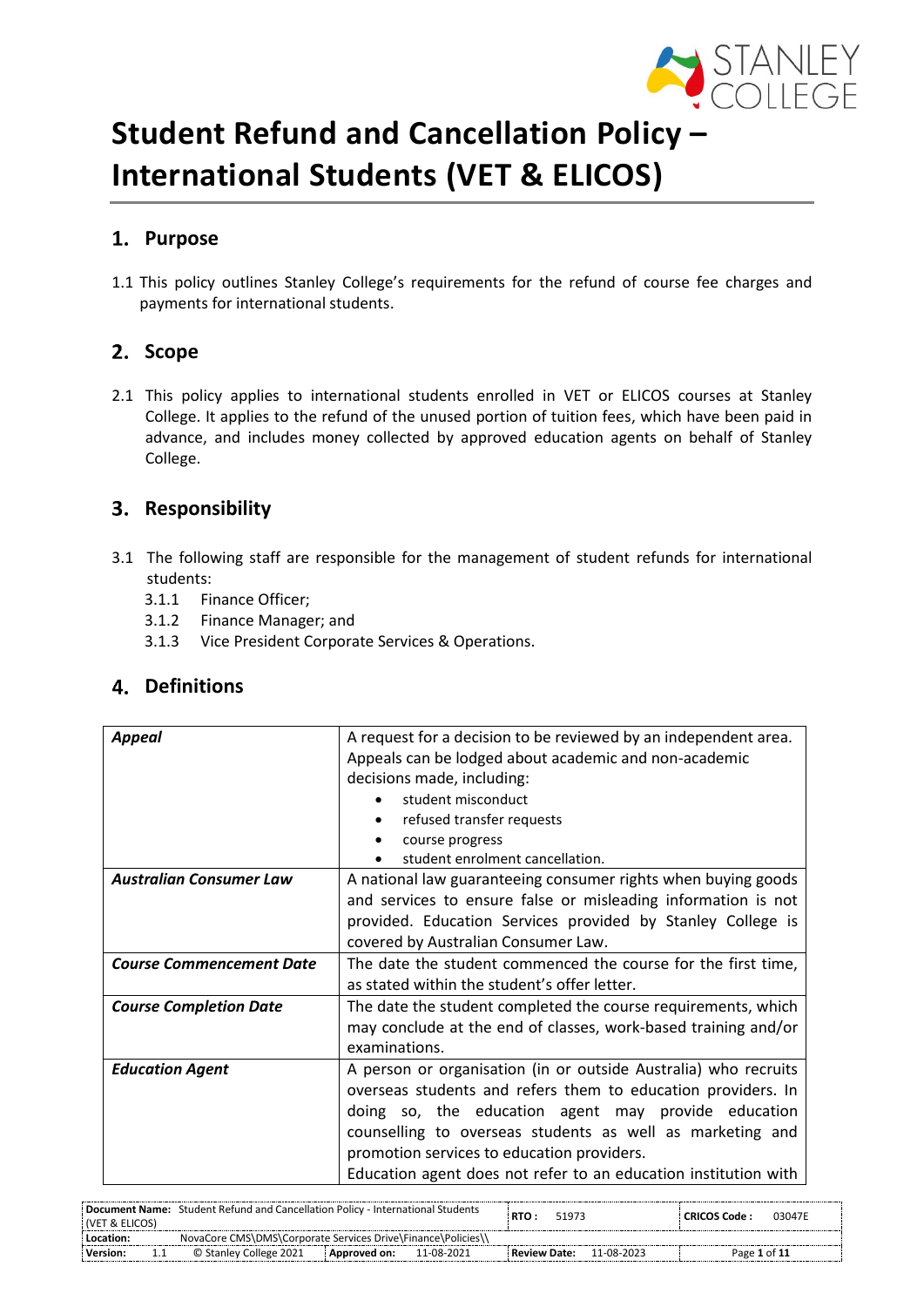

|                                   | whom an Australian provider has an agreement for the provision    |
|-----------------------------------|-------------------------------------------------------------------|
|                                   | of education (that is teaching activities).                       |
| <b>ELICOS Standards 2018</b>      | The English Language Intensive Courses for Overseas Students      |
|                                   | (ELICOS) Standards 2018, established pursuant to subsection       |
|                                   | 176B(1) of the ESOS Act.                                          |
| <b>ESOS Act</b>                   | The Education Services for Overseas Students Act 2000 of the      |
|                                   | Commonwealth of Australia.                                        |
| <b>International Student</b>      | A student studying in Australia on a student visa issued by DoHA. |
| <b>National Code 2018</b>         | The National Code of Practice for Providers of Education and      |
|                                   | Training to Overseas Students 2018, established pursuant to Part  |
|                                   | 4 of the ESOS Act.                                                |
| <b>Offer Letter</b>               | An offer for admission into a Stanley College course. Some offers |
|                                   | may include conditions placed on the admission, which may         |
|                                   | include pre-requisites.                                           |
| <b>Provider Default</b>           | Provider default occurs if Stanley College fails to provide a     |
|                                   | course or ceases to provide a course to international students.   |
| <b>Standards for RTOs 2015</b>    | The Standards for Registered Training Organisations (RTOs)        |
|                                   | 2015, which sets out the requirements a RTO must meet when        |
|                                   | providing Vocational Education Training (VET) courses.            |
| <b>Student Default</b>            | A student default occurs when a student:                          |
|                                   | did not start on the agreed start date                            |
|                                   | withdraws from study<br>٠                                         |
|                                   | did not pay the amount required<br>$\bullet$                      |
|                                   | misbehaves<br>$\bullet$                                           |
|                                   | breaches visa conditions.                                         |
| <b>Study Period</b>               | A period of study within a course, namely term, semester,         |
|                                   | trimester, short course of similar or lesser duration, or as      |
|                                   | otherwise defined by Stanley College. The Study Period for an     |
|                                   | ELICOS Course is stated in each student's offer of admission.     |
| <b>TPS Director</b>               | The TPS Director is appointed by the Minister and oversees the    |
|                                   | operation of the TPS.                                             |
| <b>Tuition Protection Service</b> | The Tuition Protection Service (TPS) is an initiative of the      |
| (TPS)                             | Australian Government to assist international students whose      |
|                                   | education providers are unable to fully deliver their course of   |
|                                   | study.                                                            |
| <b>VET</b>                        | Vocational Education and Training.                                |
| Withdrawal                        | Cessation of registration in a course or unit, initiated by a     |
|                                   | student after enrolment.                                          |

# **Policy Provisions**

## **Principles**

- 5.1 This policy aims to:
	- 5.1.1 provide transparent processes for refunds of tuition fees, where applicable;
	- 5.1.2 set out the circumstances where a full refund or a partial refund may apply;
	- 5.1.3 set out the calculation of refunds in the event of a student or provider default; and
	- 5.1.4 ensure Stanley College fully discharges its responsibilities under all relevant legislation, including the Standards for RTOs 2015, Education Services for Overseas Students Legislation Amendment (Tuition Protection Service and Other Measures) Act 2012, ESOS Act, the National Code 2018 and the ELICOS Standards 2018.

| (VET & ELICOS) | Document Name: Student Refund and Cancellation Policy - International Students |                |            | RTO :          | 51973 |            | : CRICOS Code : | 03047F |
|----------------|--------------------------------------------------------------------------------|----------------|------------|----------------|-------|------------|-----------------|--------|
| Location:      | NovaCore CMS\DMS\Corporate Services Drive\Finance\Policies\\                   |                |            |                |       |            |                 |        |
| : Version:     | © Stanley College 2021                                                         | : Approved on: | 11-08-2021 | : Review Date: |       | 11-08-2023 | Page 2 of 11    |        |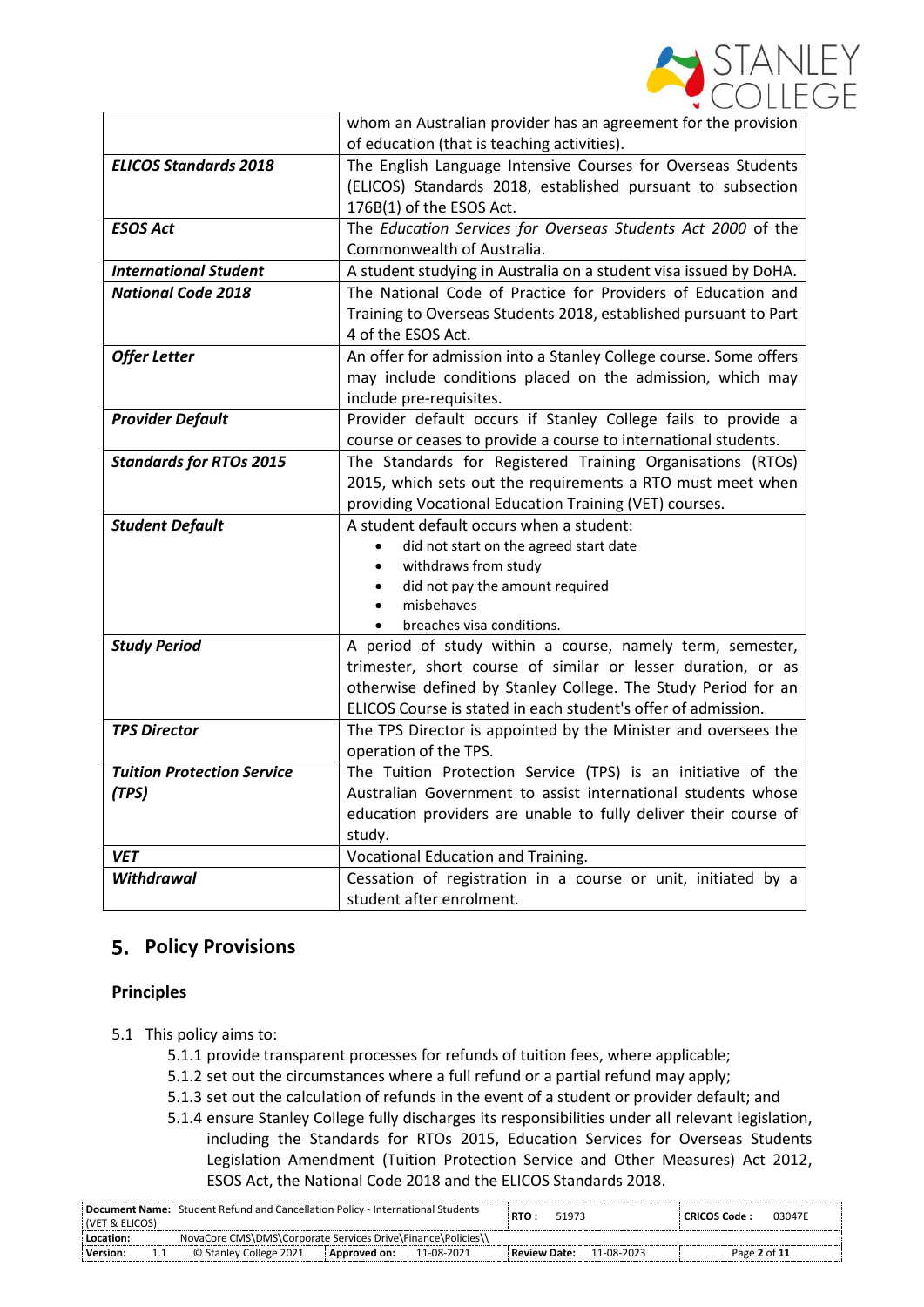

- 5.2 The *Student Refund and Cancellation Policy – International Students (VET & ELICOS)* is subject to regular review under Stanley College's quality assurance process.
- 5.3 This policy outlines how refunds are calculated when an international student requests a refund on their course fees, which can include:
	- 5.3.1 application fee;
	- 5.3.2 tuition fees;
	- 5.3.3 materials fee;
	- 5.3.4 accommodation placement fee (optional);
	- 5.3.5 accommodation fee (optional); and
	- 5.3.6 Overseas Student Health Cover (OSHC).
- 5.4 A Student Default occurs when:
	- 5.4.1 the course starts at the location on the agreed starting day, but the student does not start the course on that day (and has not previously withdrawn);
	- 5.4.2 the student withdraws from the course at the location (either before or after the agreed starting day); or
	- 5.4.3 the registered provider of the course refuses to provide, or continue providing, the course to the student at the location because of one or more of the following events:
		- 5.4.3.1 the student failed to pay an amount he or she was liable to pay the provider, directly or indirectly, in order to undertake the course;
		- 5.4.3.2 the student breached a condition of his or her student visa; or
		- 5.4.3.3 the student breached the Stanley College Code of Conduct (for example, disciplinary reasons and misbehaviour).
- 5.5 A provider default occurs when:
	- 5.5.1 Stanley College can no longer provide the course to the student at the location; or
	- 5.5.2 Stanley College does not start the course to the student, at the location, on the agreed starting day.

## **Refunds after a Student Default**

5.6 Stanley College will calculate the refund of any unspent tuition fees as outlined within Table 1 (ELICOS) or Table 2 (VET), as seen below.

## **Refunds after a Provider Default**

- 5.7 In the unlikely event of a provider default by Stanley College, within 14 days of the default, Stanley College will:
	- 5.7.1 offer the student/s an alternative place at Stanley College's expense, that is accepted by the student/s in writing; or
	- 5.7.2 refund the student/s the unused portion of the prepaid fees.
- 5.8 Where a course of study is cancelled before the agreed course completion date, Stanley College will calculate the cancellation fee in accordance with Table 1 (General English) and Table 2 (VET).
- 5.9 If Stanley College is unable to provide a refund or place the student/s in an alternative course, then the student/s shall be referred to the Tuition Protection Service, who will place the student/s in a suitable alternative course or if a suitable course cannot be found, pay a refund as calculated by the TPS Director.

| (VET & ELICOS)                                                                                                            |  |
|---------------------------------------------------------------------------------------------------------------------------|--|
| NovaCore CMS\DMS\Corporate Services Drive\Finance\Policies\\<br>Location:                                                 |  |
| Version:<br>11-08-2023<br>© Stanley College 2021<br>Page 3 of 11<br>11-08-2021<br>: Review Date:<br>: Approved on:<br>1.1 |  |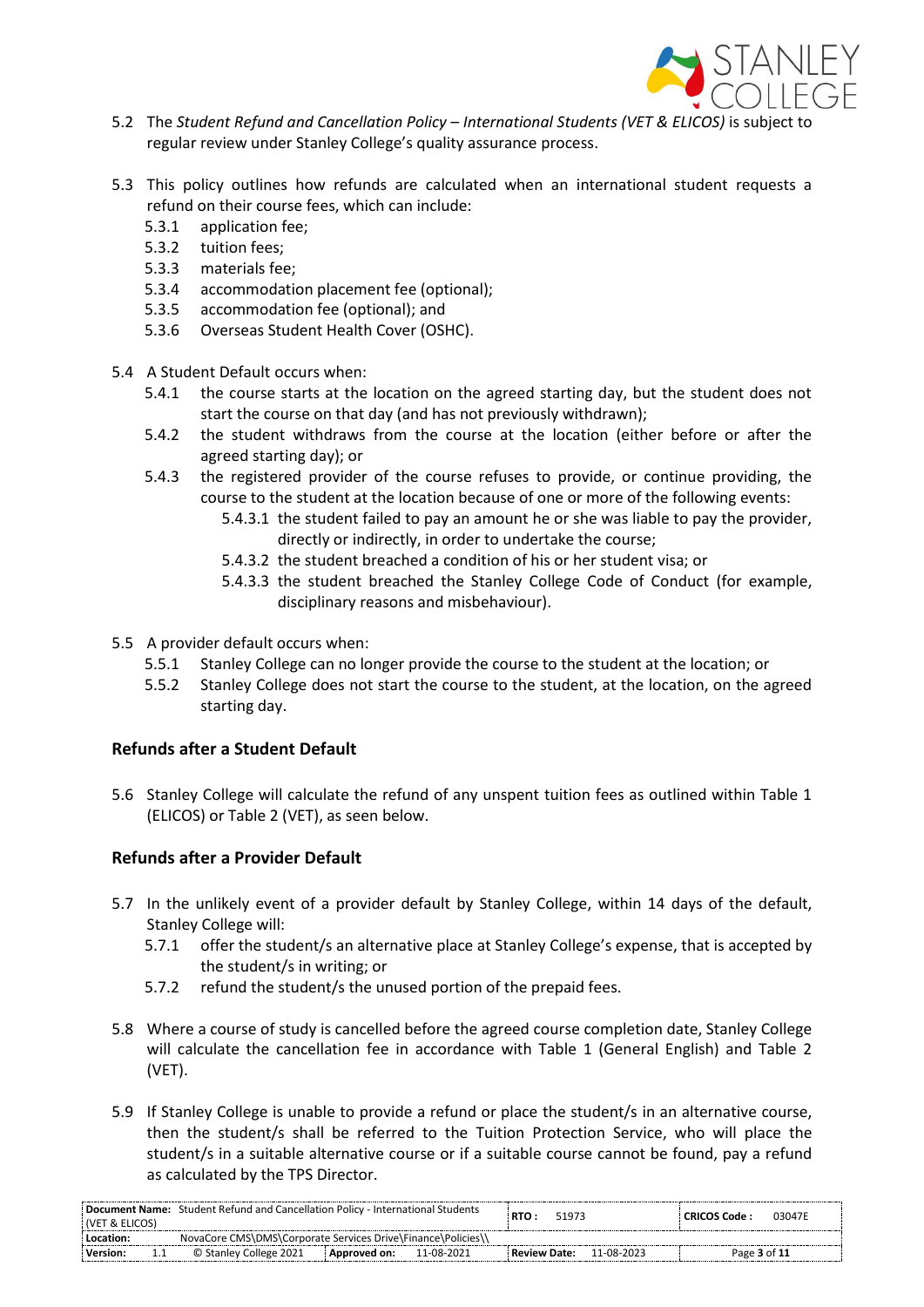

5.10 Refunds issued by Stanley College in the event of a provider default will be paid to the student/s within 14 days of a written application is received.

## **ELICOS Students**

5.11 The calculation applied for fees paid in advance is listed in Table 1 (General English).

#### **Refunds of Fees and Charges**

- 5.12 Refunds for fees payable may include the following:
	- 5.12.1 the application fee (the fee charged to all applicants to review their application and supporting documentation to enrol in a course of study. The Application Fee is nonrefundable);
	- 5.12.2 tuition fees (the fees payable to Stanley College for undertaking a course. The *Student Refund and Cancellation Policy – International Students (VET & ELICOS)* specifies the refund of tuition fees only);
	- 5.12.3 materials fee (includes the materials and resources required to complete your course at Stanley College. At Stanley College we are committed to ensure that we have a sustainable and ecofriendly training environment, therefore, wherever possible we provide our Training Materials in an electronic format, rather than as a printed resource. Printed resources are often provided as class-sets which students can borrow and use as reference when the unit is running. The Materials Fee is non-refundable if you cancel less than 4 weeks before the course commences);
	- 5.12.4 administration fee (to cover the administrative costs in reviewing and processing the necessary documentation in order for a student to obtain the necessary visa to study in Australia. The Administration Fee is only charge in the event the Student Visa Application is refused, and is non-refundable;
	- 5.12.5 accommodation placement fee (optional), which is only payable if a student requests Stanley College to arrange for accommodation in Australia. The Accommodation Placement Fee is non-refundable, unless more than two (2) weeks' notice is provided to Stanley College;
	- 5.12.6 accommodation fees (optional), which is only payable if a student requests Stanley College to arrange homestay accommodation. The fee is charged on a weekly basis. Please refer to Stanley College's *2018 Homestay Fee* for more information. The Accommodation Fee is non-refundable, unless more than two (2) weeks' notice is provided to Stanley College a \$50 cancellation fee will apply;
	- 5.12.7 Overseas Student Health Cover (OSHC) insurance is compulsory and must be maintained throughout a student's entire stay in Australia. Students can choose any approved Australian Overseas Student Health Cover provider. These fees are only payable to Stanley College for students who choose Stanley College's recommended insurance provider. Please refer to the OSHC brochure and terms and conditions on Stanley College's website. The OSHC Fee included in the *Offer Letter* is based on Stanley College's OSHC provider's scheduled fee, which are subject to change each calendar year. Any variances are payable by the student on receipt of an invoice from the OSHC Provider. Any requests for a refund of OSHC fees will need to be lodged with the OSHC Provider; and
	- 5.12.8 additional fees and charges incurred during the student's studies and are as detailed in the *Written Agreement* with Stanley College. Where there is any change to Stanley College's published additional fees and charges, students will be informed via email prior to implementation of the change.

| (VET & ELICOS)  | <b>Document Name:</b> Student Refund and Cancellation Policy - International Students |                |            | RTO :          | 51973 |            | : CRICOS Code : | 03047E |
|-----------------|---------------------------------------------------------------------------------------|----------------|------------|----------------|-------|------------|-----------------|--------|
| Location:       | NovaCore CMS\DMS\Corporate Services Drive\Finance\Policies\\                          |                |            |                |       |            |                 |        |
| Version:<br>1.1 | © Stanley College 2021                                                                | : Approved on: | 11-08-2021 | : Review Date: |       | 11-08-2023 | Page 4 of 11    |        |
|                 |                                                                                       |                |            |                |       |            |                 |        |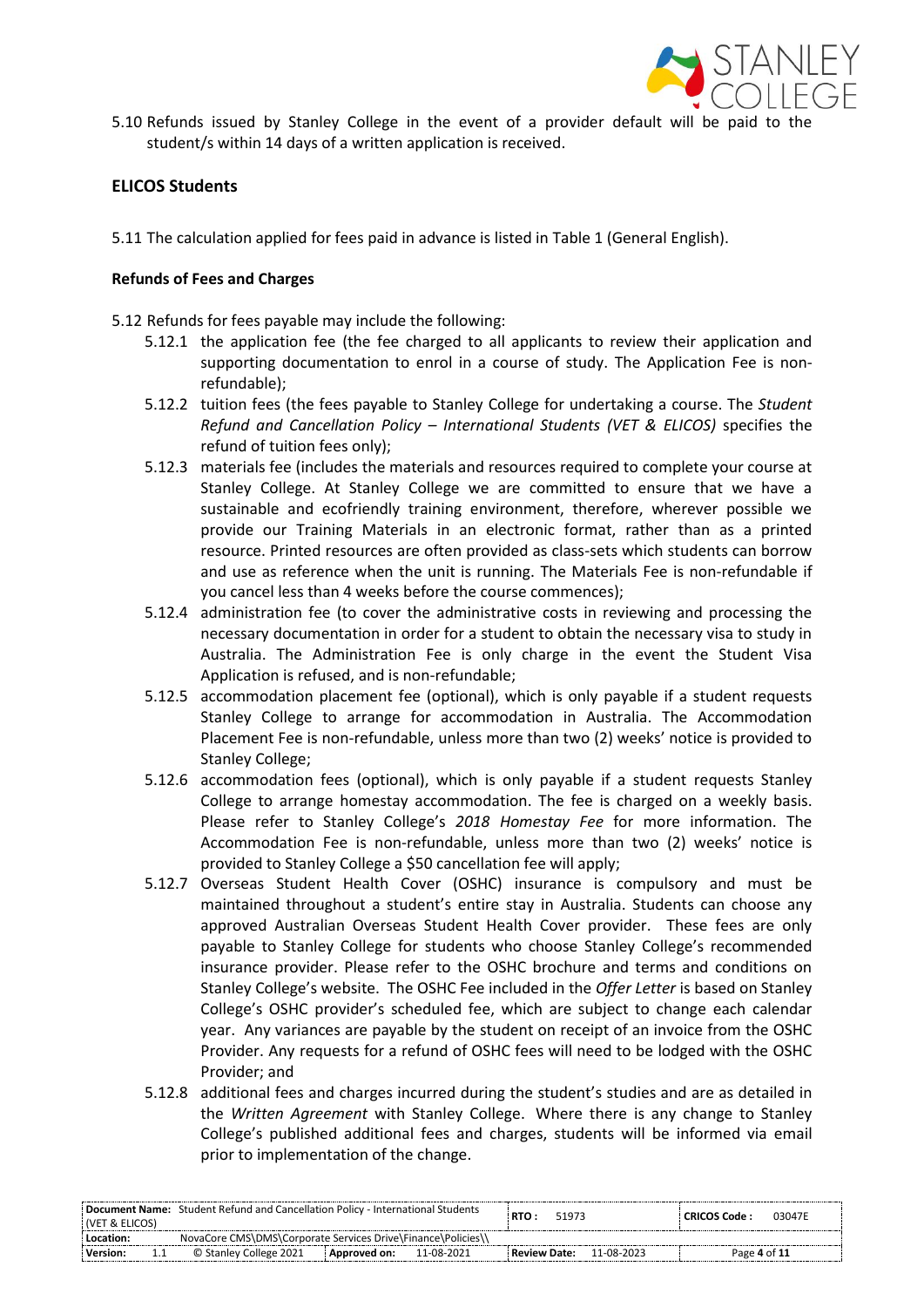

#### **Applying for a Refund**

- 5.13 All refund requests must be submitted in writing, using the *Course Variation Form* and the *Refund Application Form*, both of which are available at the Reception Desk or via the Stanley College website [www.stanleycollege.edu.au.](http://www.stanleycollege.edu.au/) Verbal notifications to Stanley College staff or education agents are not accepted.
- 5.14 The date the refund application is received by Stanley College is the date used for the calculation of the refund for the 'unspent' portion of the student's tuition fees.
- 5.15 Refund and Cancellation applications will not be processed where the signature on the *Course Variation Form* and/or *Refund Application Form* does not match the student's signature as shown on other documents provided by the student for admission to Stanley College.

#### **Outstanding Fees**

- 5.16 In the case of a cancellation by the student or Stanley College, any outstanding fees to Stanley College become due within seven (7) days.
- 5.17 Any costs incurred by Stanley College to recuperate outstanding fees will be charged to the student.
- 5.18 Unpaid fees will be recorded as a debt and recovered by action in a court of competent jurisdiction.
- 5.19 Stanley College will not release any testamurs/awards to students until outstanding course fees have been paid in full.

| <b>Table 1 - Refund Calculation (General English)</b><br>Stanley College calculates refunds of fees based on a TERM Fee (15 weeks study period including no holidays). For |                                                |                                        |                                                                    |                                                                 |  |  |  |  |
|----------------------------------------------------------------------------------------------------------------------------------------------------------------------------|------------------------------------------------|----------------------------------------|--------------------------------------------------------------------|-----------------------------------------------------------------|--|--|--|--|
| courses shorter than a Term, refunds will be calculated on the Course Fees.                                                                                                |                                                |                                        |                                                                    |                                                                 |  |  |  |  |
| <b>Reason for</b><br>Refund /<br><b>Cancellation</b>                                                                                                                       |                                                | <b>Notification Period</b>             | Refund                                                             | <b>Cancellation Fee</b>                                         |  |  |  |  |
| Application for visa<br>is unsuccessful                                                                                                                                    | Before Term/Course Commences                   |                                        | Full refund less<br>cancellation<br>administration<br>fee of \$250 | \$250 cancellation<br>administration fee                        |  |  |  |  |
|                                                                                                                                                                            | After the Term/Course                          | Enrolment less than 24 weeks           |                                                                    | \$250 cancellation<br>administration fee +                      |  |  |  |  |
|                                                                                                                                                                            | Commences                                      | Enrolment more than 24<br>weeks        | Full refund less<br><b>Cancellation Fee</b>                        | Pro-rata of tuition<br>fee used calculated<br>on a weekly basis |  |  |  |  |
| <b>Student Default</b><br>Student with a                                                                                                                                   | More than 10 weeks<br>before Term/Course       | Enrolment less than 24 weeks           | Full refund less<br>cancellation fee                               | 10% of a Term<br>fee/Course fee                                 |  |  |  |  |
| student visa<br>withdraws                                                                                                                                                  | commences                                      | Enrolment more than<br>24 weeks        |                                                                    |                                                                 |  |  |  |  |
| Or                                                                                                                                                                         | More than 4 weeks and<br>up to 10 weeks before | Enrolment less than 24 weeks           | 70% of a Term                                                      | 30% of a Term                                                   |  |  |  |  |
| Student is<br>cancelled for                                                                                                                                                | Term/Course<br>commences                       | <b>Fnrolment more than</b><br>24 weeks | fee/Course fee                                                     | fee/Course fee                                                  |  |  |  |  |

| <b>(VET &amp; ELICOS)</b> | <b>Document Name:</b> Student Refund and Cancellation Policy - International Students |                |            | RTO:                | 51973 |            | : CRICOS Code : | 03047E |
|---------------------------|---------------------------------------------------------------------------------------|----------------|------------|---------------------|-------|------------|-----------------|--------|
| Location:                 | NovaCore CMS\DMS\Corporate Services Drive\Finance\Policies\\                          |                |            |                     |       |            |                 |        |
| Version:                  | © Stanley College 2021                                                                | : Approved on: | 11-08-2021 | <b>Review Date:</b> |       | 11-08-2023 | Page 5 of 11    |        |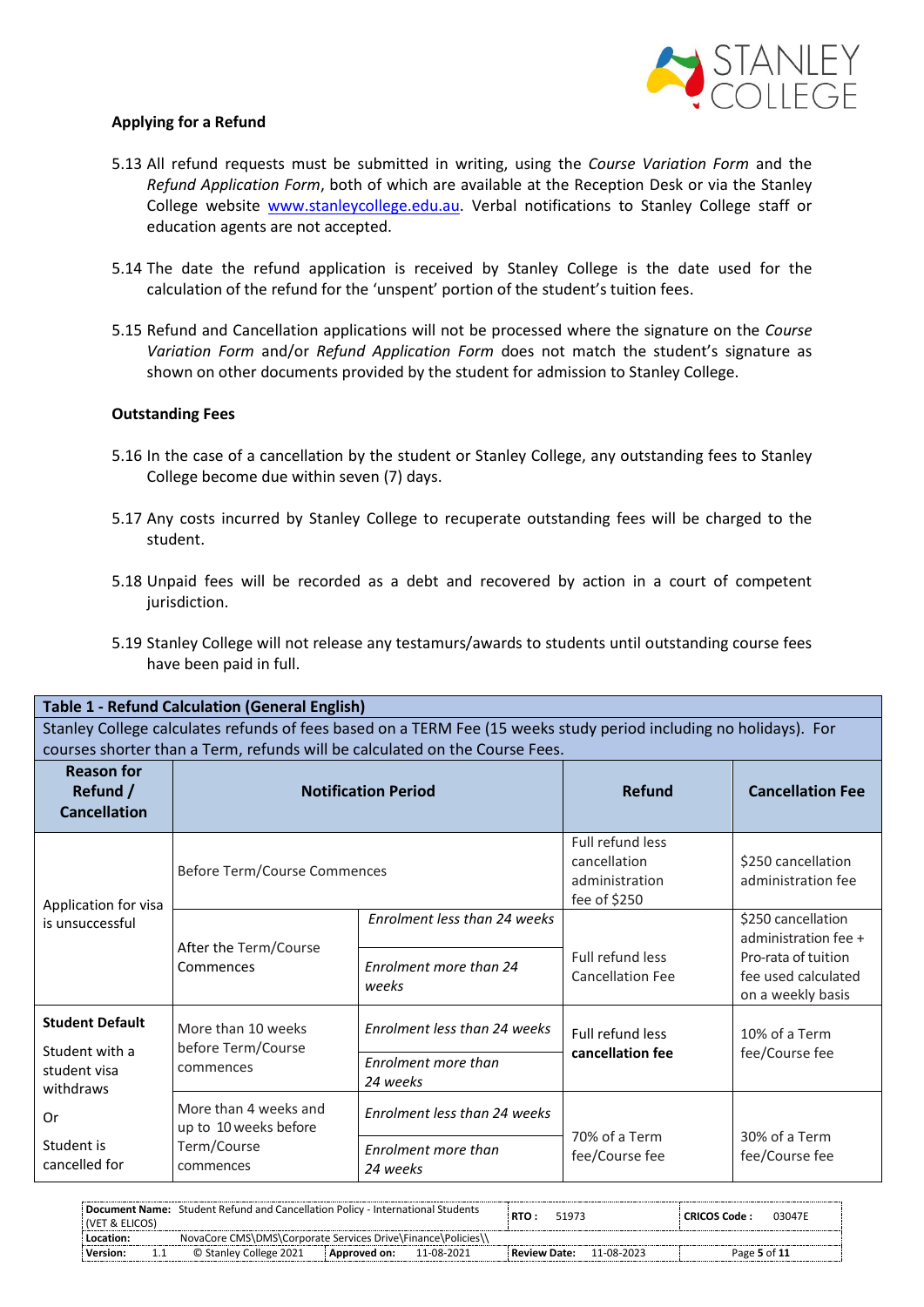

| breach of College's<br>rules or breach of<br>student visa rules | 4 weeks or less before<br>Term/Course commences | Enrolment less than 24 weeks    | 40% of a Term fee | 60% of a Term fee/ |  |
|-----------------------------------------------------------------|-------------------------------------------------|---------------------------------|-------------------|--------------------|--|
|                                                                 |                                                 | Enrolment more than<br>24 weeks | /Course fee       | Course fee         |  |
|                                                                 | Enrolment less than 24 weeks                    |                                 |                   |                    |  |
|                                                                 | After Term/Course commences                     |                                 | No Refund         | 100% of a          |  |
|                                                                 | Enrolment more than 24 weeks                    |                                 |                   | Term/Course fee    |  |
|                                                                 | After Term/Course commences                     |                                 |                   |                    |  |

Note: A student who has **paid** fees for more than two Terms in advance and withdraws during a Term and more than four weeks before the commencement of the following Term, would receive no refund of fees for the current Term, at least 70% of the following Term's fees and a full refund of fees paid for any subsequent Term; less cancellation fees.

## **VET Students**

5.20 The calculation applied for fees paid in advance is listed in Table 2 (VET).

#### **Refunds of Fees and Charges**

- 5.21 Refunds for fees payable may include the following:
	- 5.21.1 the application fee (the fee charged to all applicants to review their application and supporting documentation to enrol in a course of study. The Application Fee is nonrefundable);
	- 5.21.2 tuition fees (the fees payable to Stanley College for undertaking a course. The *Student Refund and Cancellation Policy – International Students (VET & ELICOS)* specifies the refund of tuition fees and Short Course/Workshops fees only);
	- 5.21.3 Short Course/Workshops Fees are the fees payable to Stanley College for undertaking a short course, courses include:
		- 5.21.3.1Barista Workshop;
		- 5.21.3.2SITHFAB002 Provide responsible service of alcohol;
		- 5.21.3.3HLTAID011 Provide first aid (Or the Superseded version: HLTAID003 Provide first aid);
	- 5.21.4 materials fee (includes the materials and resources required to complete your course at Stanley College. At Stanley College we are committed to ensure that we have a sustainable and ecofriendly training environment, therefore, wherever possible we provide our Training Materials in an electronic format, rather than as a printed resource. Printed resources are often provided as class-sets which students can borrow and use as reference when the unit is running. The Materials Fee is non-refundable if you cancel less than 4 weeks before the course commences);
	- 5.21.5 administration fee (to cover the administrative costs in reviewing and processing the necessary documentation in order for a student to obtain the necessary visa to study in Australia. The Administration Fee is only charge in the event the Student Visa Application is refused, and is non-refundable;
	- 5.21.6 accommodation placement fee (optional), which is only payable if a student requests Stanley College to arrange for accommodation in Australia. The Accommodation Placement Fee is non-refundable, unless more than two (2) weeks' notice is provided to Stanley College;
	- 5.21.7 accommodation fees (optional), which is only payable if a student requests Stanley College to arrange homestay accommodation. The fee is charged on a weekly basis. Please refer to Stanley College's *2018 Homestay Fee* for more information. The

| <b>(VET &amp; ELICOS)</b> | <b>Document Name:</b> Student Refund and Cancellation Policy - International Students |                |            | RTO :               | 51973 |            | : CRICOS Code : | 03047E |
|---------------------------|---------------------------------------------------------------------------------------|----------------|------------|---------------------|-------|------------|-----------------|--------|
| Location:                 | NovaCore CMS\DMS\Corporate Services Drive\Finance\Policies\\                          |                |            |                     |       |            |                 |        |
| <b>Version:</b>           | © Stanley College 2021                                                                | : Approved on: | 11-08-2021 | <b>Review Date:</b> |       | 11-08-2023 | Page 6 of 11    |        |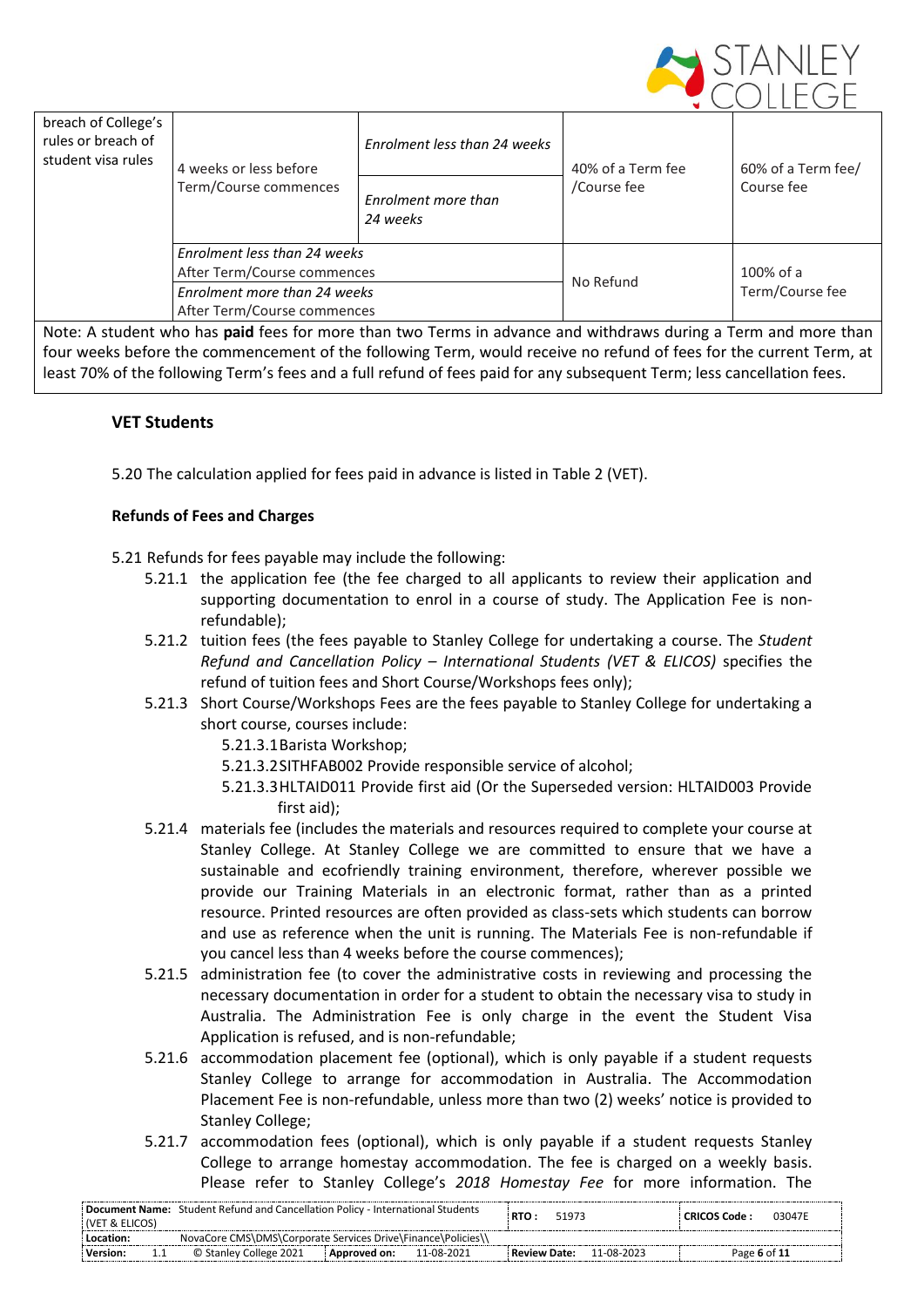

Accommodation Fee is non-refundable, unless more than two (2) weeks' notice provided to Stanley College a \$50 cancellation fee will apply;

- 5.21.8 Overseas Student Health Cover (OSHC) insurance is compulsory and must be maintained throughout a student's entire stay in Australia. Students can choose any approved Australian Overseas Student Health Cover provider. These fees are only payable to Stanley College for students who choose Stanley College's recommended insurance provider. Please refer to the OSHC brochure and terms and conditions on Stanley College's website. The OSHC Fee included in the *Offer Letter* is based on Stanley College's OSHC provider's scheduled fee, which are subject to change each calendar year. Any variances are payable by the student on receipt of an invoice from the OSHC Provider. Any requests for a refund of OSHC fees will need to be lodged with the OSHC Provider; and
- 5.21.9 additional fees and charges incurred during the student's studies and are as detailed in the *Written Agreement* with Stanley College. Where there is any change to Stanley College's published additional fees and charges, students will be informed via email prior to implementation of the change.

#### **Applying for a Refund**

- 5.22 All refund requests must be submitted in writing, using the *Course Variation Form* and the *Refund Application Form*, both of which are available at the Reception Desk or via the Stanley College website [www.stanleycollege.edu.au.](http://www.stanleycollege.edu.au/) Verbal notifications to Stanley College staff or education agents are not accepted.
- 5.23 The date the refund application is received by Stanley College is the date used for the calculation of the refund for the 'unspent' portion of the student's tuition fees.
- 5.24 Refund and Cancellation applications will not be processed where the signature on the *Course Variation Form* and/or *Refund Application Form* does not match the student's signature as shown on other documents provided by the student for admission to Stanley College.

#### **Outstanding Fees**

- 5.25 In the case of a cancellation by the student or Stanley College, any outstanding fees to Stanley College become due within seven (7) days.
- 5.26 Any costs incurred by Stanley College to recuperate outstanding fees will be charged to the student.
- 5.27 Unpaid fees will be recorded as a debt and recovered by action in a court of competent jurisdiction.
- 5.28 Stanley College will not release any testamurs/awards to students until outstanding course fees have been paid in full.

| : (VET & ELICOS) | <b>Document Name:</b> Student Refund and Cancellation Policy - International Students |                |            | RTO :          | 51973 |            | : CRICOS Code : | 03047E |
|------------------|---------------------------------------------------------------------------------------|----------------|------------|----------------|-------|------------|-----------------|--------|
| : Location:      | NovaCore CMS\DMS\Corporate Services Drive\Finance\Policies\\                          |                |            |                |       |            |                 |        |
| Version:         | © Stanley College 2021                                                                | : Approved on: | 11-08-2021 | : Review Date: |       | 11-08-2023 | Page 7 of 11    |        |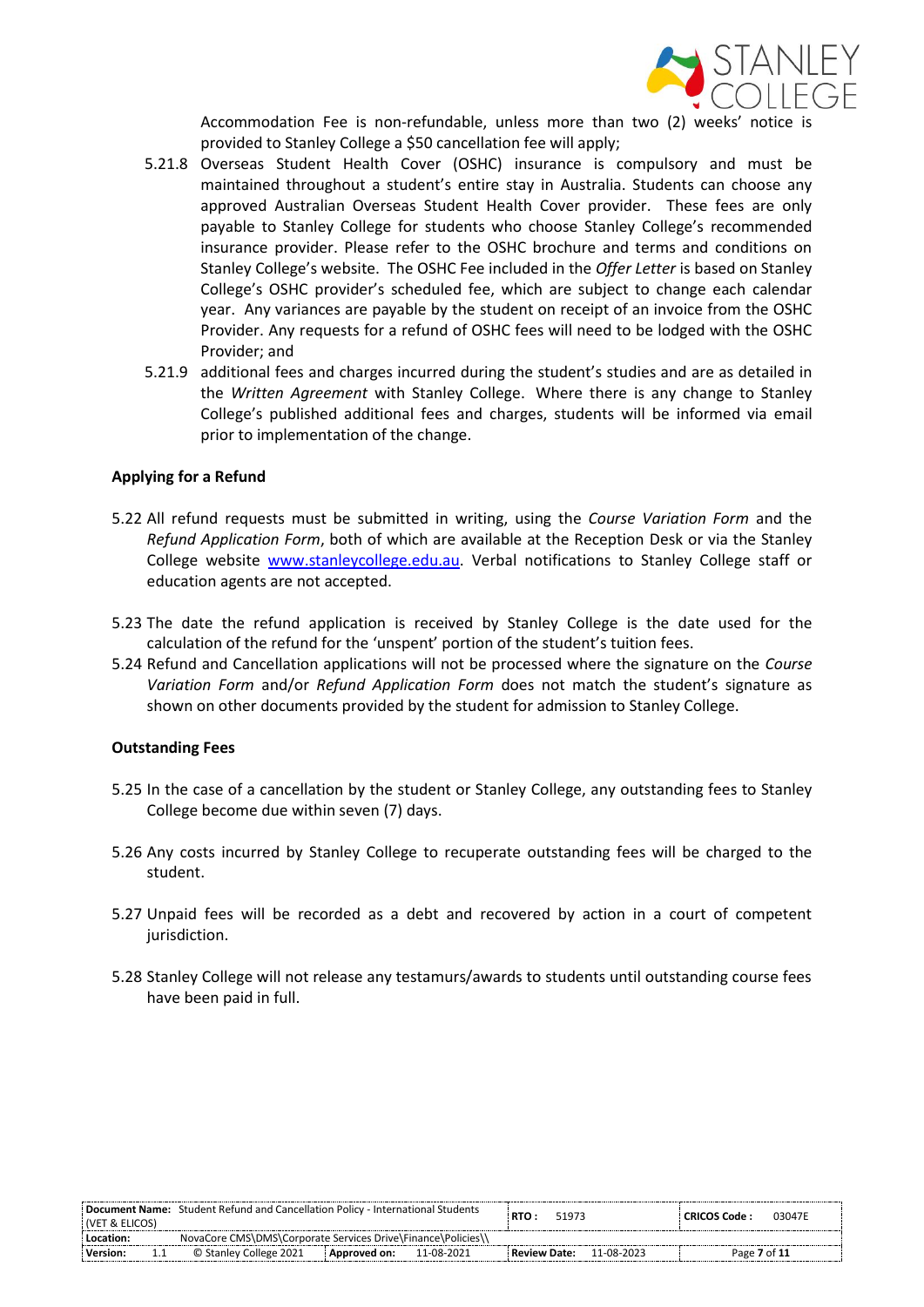

#### **Table 2 - Refund Calculation (VET)**

Stanley College calculates refunds of fees based on a SEMESTER Fee (20 weeks study period plus 6 weeks holidays = 26 weeks). For courses shorter than a Semester, refunds will be calculated on the Course Fees.

| <b>Reason for Refund /</b><br><b>Cancellation</b>                     | <b>Notification Period</b>                                                    | <b>Refund</b>                                                      | <b>Cancellation Fee</b>                                                                                 |
|-----------------------------------------------------------------------|-------------------------------------------------------------------------------|--------------------------------------------------------------------|---------------------------------------------------------------------------------------------------------|
| Application for visa is<br>unsuccessful                               | Before Semester/Course<br>Commences                                           | Full refund less<br>cancellation<br>administration fee of<br>\$250 | \$250 cancellation administration fee                                                                   |
| Application for visa is<br>unsuccessful                               | After Semester/Course<br>Commences                                            | <b>Full refund less</b><br><b>Cancellation Fee</b>                 | \$250 cancellation administration fee +<br>Pro-rata of tuition fee used calculated<br>on a weekly basis |
| <b>Student Default</b><br>Student with a student                      | More than 10 weeks before<br>semester/course commences                        | Full refund less<br>cancellation fee                               | 10% of a semester fee                                                                                   |
| visa withdraws<br>Or                                                  | More than 4 weeks and up to 10<br>weeks before semester / course<br>commences | 70% of a semester fee                                              | 30% of a semester fee                                                                                   |
| Student is cancelled for<br>breach of College's<br>rules or breach of | 4 weeks or less before<br>semester/course commences                           | 40% of a semester fee                                              | 60% of a semester fee                                                                                   |
| student visa rules                                                    | After semester/course<br>commences                                            | No Refund                                                          | 100% of a semester fee                                                                                  |

Note: A student who has **paid** fees for more than two semesters in advance and withdraws during a semester and more than four weeks before the commencement of the following semester, would receive no refund of fees for the current semester, at least 70% of the following semester's fees and a full refund of fees paid for any subsequent semester; less cancellation fees.

#### **Short Course/Workshop Tuition Fees:**

In the case of a cancellation by the student, Stanley College requires at least four working days' notice of cancellation prior to the start date of the course. Refunds may take up to 15 working days to process. No refunds, transfers or credit notes will be issued for withdrawals when less than four working days' notice is given.

#### **Special Circumstances**

- 5.29 Special circumstances may apply to an international student if Stanley College is satisfied that the circumstances comply with the circumstances outlined below in 5.39. The student must submit a written application for special circumstances together with an *Application for Withdrawal Form*, an *Refund Application Form* and supporting evidence.
- 5.30 Refunds under special circumstances are at the discretion of Stanley College and the following guidelines are applied in determining special circumstances.
- 5.31 Special circumstances include:
	- 5.31.1 circumstances beyond the student's control, which is reasonably considered as not due to the student's action or inaction, either direct or indirect, and for which the student is not responsible and:
		- 5.31.1.1 were unusual for the student;

| (VET & ELICOS)                                                              | Document Name: Student Refund and Cancellation Policy - International Students |                | RTO :<br>51973 |                     | 03047E<br>: CRICOS Code : |            |              |  |
|-----------------------------------------------------------------------------|--------------------------------------------------------------------------------|----------------|----------------|---------------------|---------------------------|------------|--------------|--|
| NovaCore CMS\DMS\Corporate Services Drive\Finance\Policies\\<br>: Location: |                                                                                |                |                |                     |                           |            |              |  |
| Version:                                                                    | © Stanley College 2021                                                         | : Approved on: | 11-08-2021     | <b>Review Date:</b> |                           | 11-08-2023 | Page 8 of 11 |  |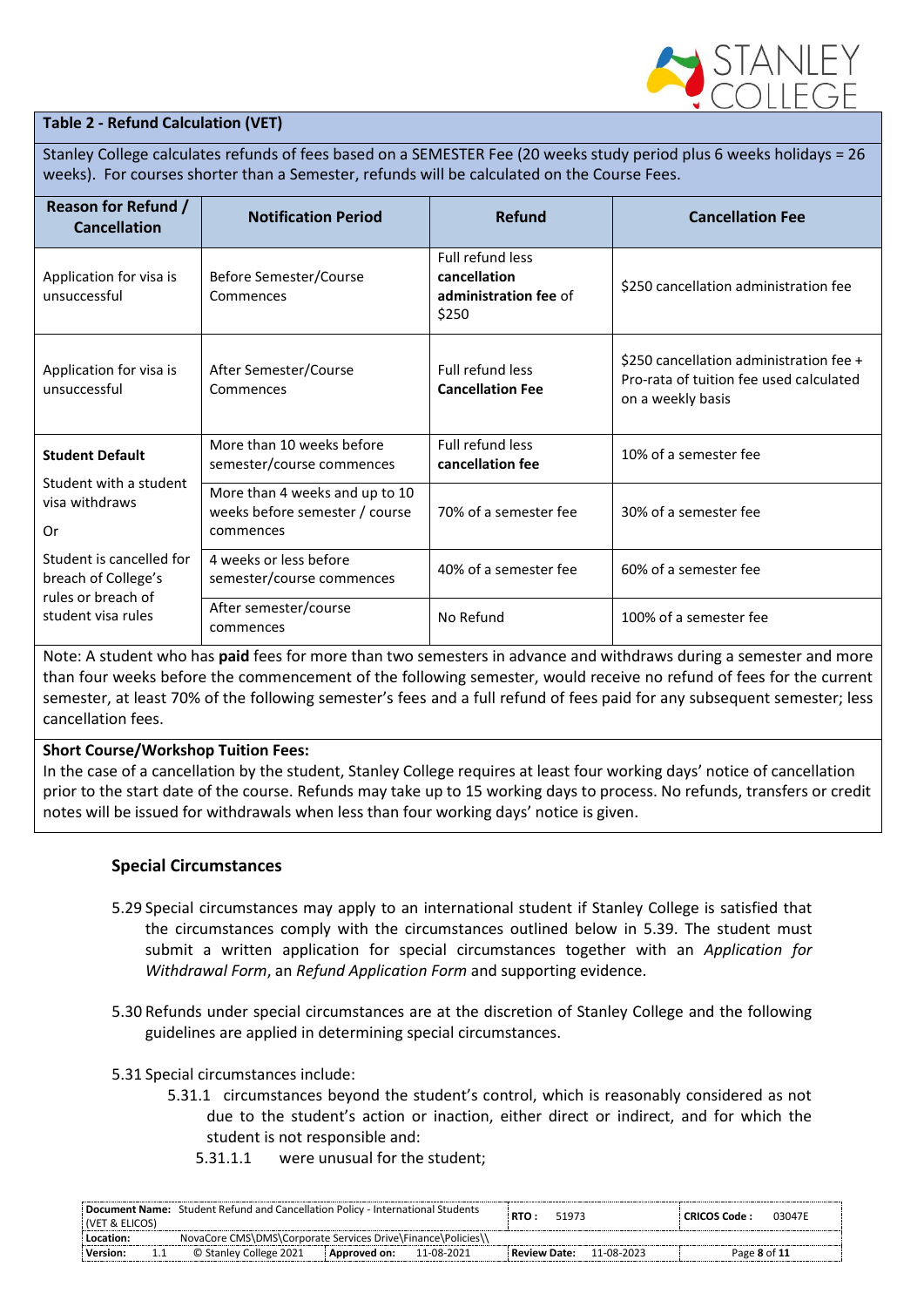

- 5.31.1.2 made it impractical for the student to complete the requirements of unit(s); and
- 5.31.1.3 did not occur until on or after the Census Date for new domestic students for the unit(s); or
- 5.31.1.4 where the circumstances occurred or existed before the Census Date for new domestic students, worsened or changed such that their full effect was not apparent to the student until after that date.
- 5.31.2 circumstances which make it impractical for a student to complete the requirements of the unit/s and may include (but are not limited to):
	- 5.31.2.1 medical circumstances that have changed to such an extent that the student is unable to continue studying, or new medical circumstances arose;
	- 5.31.2.2 family or personal circumstances such as death, significant medical issues, unforeseen financial difficulties, or other circumstances that are unreasonable to expect a person to continue their studies;
	- 5.31.2.3 employment related circumstances where the employment status or arrangements have changed so that the student is unable to continue their studies and this change is beyond their control (Employment related circumstances do not apply to students studying on a student visa);
	- 5.31.2.4 unit related circumstances where Stanley College has changed the unit offered, and the student is disadvantaged by either not being able to complete the unit, or not being given credit towards other unit(s); or
	- 5.31.2.5 extenuating circumstances of reasonable significance that interfere with the student's ability to meet a unit's requirements. This will be assessed on a caseby-case basis and may include, but not limited to, carers responsibilities, legal commitments, military service, accidents or natural disasters.
- 5.32 Special circumstances do not include:
	- 5.32.1 lack of knowledge or understanding of this policy or government legislation;
	- 5.32.2 failure to follow correct procedures; or
	- 5.32.3 academic ability that was less than expected.
- 5.33 Students should ensure that their supporting documentation complies with Stanley College's requirements and may include any of the following forms of evidence:
	- 5.33.1 an original document or certified copy by a Justice of the Peace or equivalent;
	- 5.33.2 an original medical certificate that details the condition, where medical circumstances apply;
	- 5.33.3 a statutory declaration, where relevant;
	- 5.33.4 a detailed account of the circumstances or events that are relevant to the application, including specific dates, and demonstrates how it meets the special circumstances section of this policy;
	- 5.33.5 an honest representation of the circumstances; and
	- 5.33.6 other documentation requested by Stanley College.
- 5.34 Supporting documents will need to be in English or translated and certified as an official translation from an official authority.

## **Payment of Refunds for International Students**

5.35 Refunds will be made within 28 days of submission of a completed *Application for Withdrawal Form* and *Refund Application Form*. Incomplete forms or applications without sufficient supporting documentation may cause delays in processing refunds.

| Document Name: Student Refund and Cancellation Policy - International Students<br>  (VET & ELICOS) |                        | RTO:<br>51973  |            | : CRICOS Code : | 03047F |            |              |  |
|----------------------------------------------------------------------------------------------------|------------------------|----------------|------------|-----------------|--------|------------|--------------|--|
| NovaCore CMS\DMS\Corporate Services Drive\Finance\Policies\\<br>Location:                          |                        |                |            |                 |        |            |              |  |
| Version:                                                                                           | © Stanley College 2021 | : Approved on: | 11-08-2021 | : Review Date:  |        | 11-08-2023 | Page 9 of 11 |  |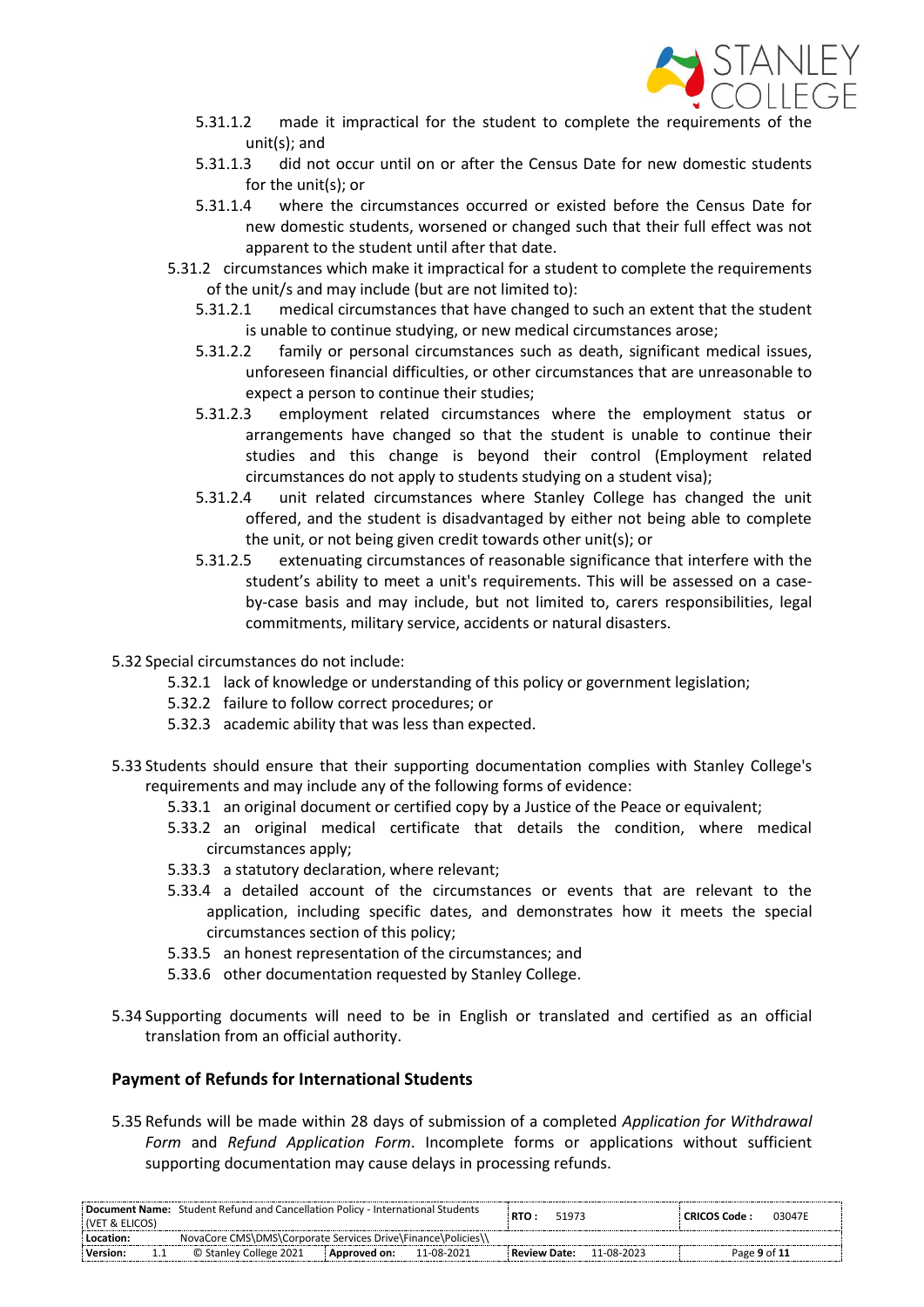

- 5.36 Approved refunds will be paid:
	- 5.36.1 to the student; or
	- 5.36.2 a person nominated by the student.
- 5.37 No refunds will be paid to a third party (a person other than the student), unless directed by the student on the *Refund Application Form*.
- 5.38 All refunds will be paid in Australian Dollars to the applicant's bank account unless otherwise requested by the student in writing.
- 5.39 If a currency other than Australian dollars is requested, the student will be expected to cover the exchange rate fees as charged by the bank of either party. This amount will be deducted from any refund. The exchange rate will be as per the rate offered on the day of transfer by Stanley College's bank.
- 5.40 Refunds will be made within four (4) weeks after receipt of a written application, in accordance with the *ESOS Act* Section 47D (4).
- 5.41 Students will receive a clear *Statement of Refunds* explaining how the refund was calculated. Where a cancellation fee has been applied, students will receive a *Statement of Cancellation* clearly outlining why the cancellation fee has been applied.

#### **Appeals**

- 5.42 Students may seek a review of any decision related to a refund application by submitting an appeal to the Student Services Team.
- 5.43 If students are not satisfied with the reviewed decision, then they can lodge an external appeal, as set out in the *Student Complaints and Appeals Policy (VET & ELICOS)*.
- 5.44 This policy, and the availability of complaints and appeals processes, does not remove the right of the student to take further action under Australia's Consumer Protection Laws, nor does it prevent the student from pursuing other legal remedies.

## **Policy Information**

| Policy Area                                                | Finance                                                                                                                                                                                                                         |
|------------------------------------------------------------|---------------------------------------------------------------------------------------------------------------------------------------------------------------------------------------------------------------------------------|
| <b>Authorised Officer</b>                                  | <b>Vice President VET</b>                                                                                                                                                                                                       |
| Supporting documents, procedures &<br>forms of this policy | Student Refund Procedure - International<br>Students (VET & ELICOS)<br><b>Student Complaints and Appeals Policy (VET</b><br>& ELICOS)<br>2018 Homestay Fee<br>Written Agreement<br>Offer Letter<br><b>Course Variation Form</b> |
|                                                            | <b>Refund Application Form</b>                                                                                                                                                                                                  |

| (VET & ELICOS) | Document Name: Student Refund and Cancellation Policy - International Students | RTO:<br>51973              | 03047E<br>: CRICOS Code : |  |
|----------------|--------------------------------------------------------------------------------|----------------------------|---------------------------|--|
| Location:      | NovaCore CMS\DMS\Corporate Services Drive\Finance\Policies\\                   |                            |                           |  |
| Version:       | © Stanley College 2021<br>11-08-2021<br>: Approved on:                         | 11-08-2023<br>Review Date: | Page 10 of 11             |  |